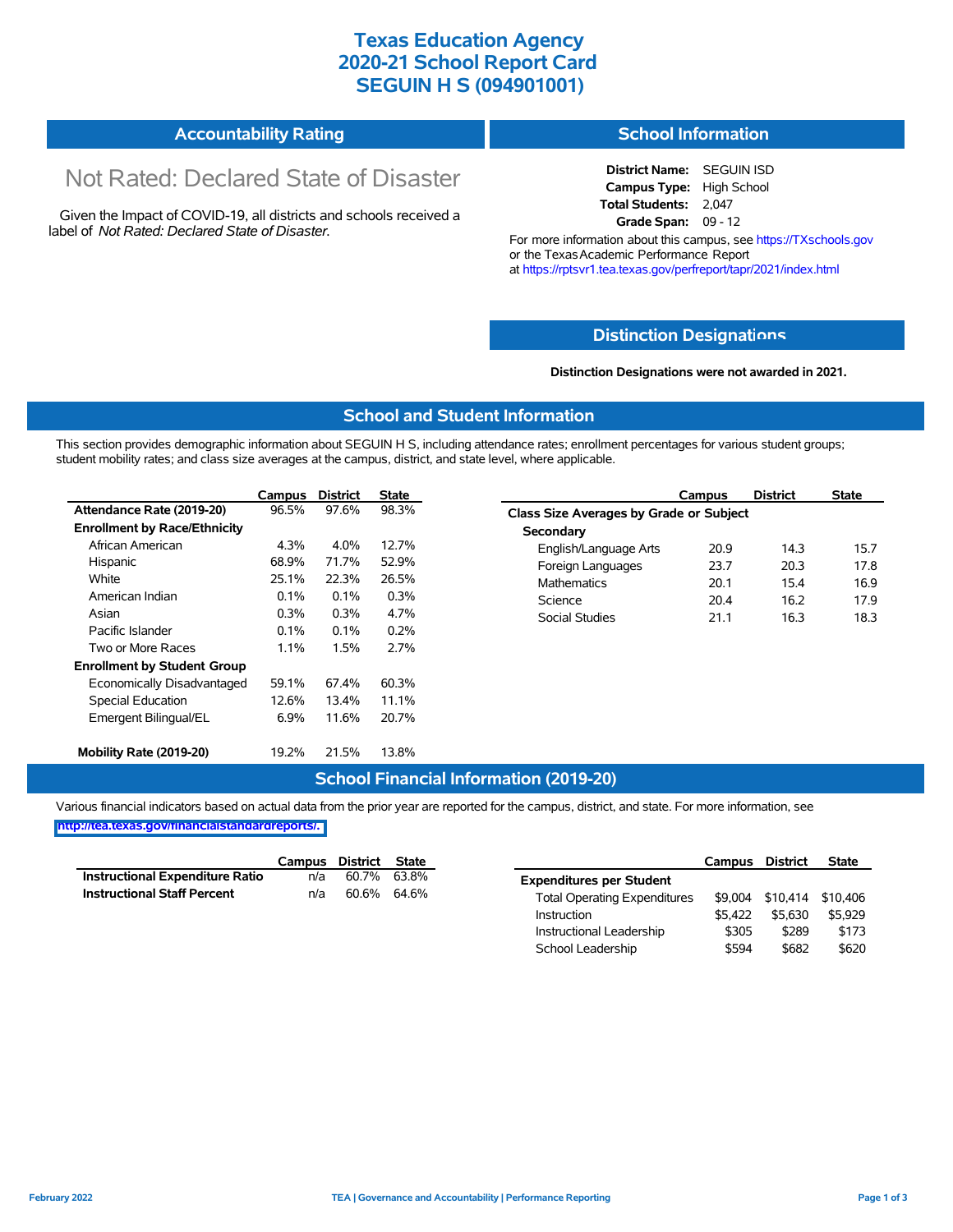## **Texas Education Agency 2020-21 School Report Card**

### **STAAR Outcomes**

This section provides STAAR performance and outcomes. **Please note that due to the cancellation of spring 2020 STAAR administration due to the COVID-19 pandemic, 2019 results are shown.**

|                                                                                                                     |      |              |     |     |         |     |       |                |                          |                          | Two               |               |  |
|---------------------------------------------------------------------------------------------------------------------|------|--------------|-----|-----|---------|-----|-------|----------------|--------------------------|--------------------------|-------------------|---------------|--|
|                                                                                                                     |      |              |     |     | African |     |       | American       |                          | <b>Pacific</b>           | or<br><b>More</b> | Econ          |  |
|                                                                                                                     |      | <b>State</b> |     |     |         |     | White | Indian         | Asian                    | <b>Islander</b>          | Races             | <b>Disadv</b> |  |
| District Campus American Hispanic<br>STAAR Performance Rates at Approaches Grade Level or Above (All Grades Tested) |      |              |     |     |         |     |       |                |                          |                          |                   |               |  |
| All Subjects                                                                                                        | 2021 | 67%          | 57% | 67% | 63%     | 63% | 82%   | $\ast$         | $\ast$                   | $\ast$                   | 56%               | 60%           |  |
|                                                                                                                     | 2019 | 78%          | 65% | 66% | 62%     | 62% | 78%   | $\ast$         | 85%                      | $\ast$                   | 63%               | 60%           |  |
| ELA/Reading                                                                                                         | 2021 | 68%          | 57% | 61% | 53%     | 57% | 75%   | $\ast$         | $\ast$                   | $\ast$                   | 53%               | 53%           |  |
|                                                                                                                     | 2019 | 75%          | 64% | 56% | 45%     | 52% | 70%   | $\ast$         | 75%                      | $\ast$                   | 75%               | 50%           |  |
| <b>Mathematics</b>                                                                                                  | 2021 | 66%          | 55% | 55% | 52%     | 51% | 73%   | $\ast$         | $\overline{a}$           | $\overline{\phantom{a}}$ | 40%               | 47%           |  |
|                                                                                                                     | 2019 | 82%          | 69% | 59% | 55%     | 57% | 69%   | $\ast$         | $\ast$                   | $\ast$                   | 50%               | 55%           |  |
| Science                                                                                                             | 2021 | 71%          | 64% | 74% | 76%     | 69% | 91%   | $\ast$         |                          | $\overline{a}$           | 50%               | 68%           |  |
|                                                                                                                     | 2019 | 81%          | 69% | 78% | 85%     | 74% | 89%   | $\ast$         | $\ast$                   | $\ast$                   | 63%               | 74%           |  |
| <b>Social Studies</b>                                                                                               | 2021 | 73%          | 67% | 87% | 88%     | 84% | 96%   | $\ast$         | $\ast$                   | $\ast$                   | 83%               | 85%           |  |
|                                                                                                                     | 2019 | 81%          | 70% | 89% | 89%     | 87% | 96%   | $\overline{a}$ | $\ast$                   | $\ast$                   | $\ast$            | 85%           |  |
| STAAR Performance Rates at Meets Grade Level or Above (All Grades Tested)                                           |      |              |     |     |         |     |       |                |                          |                          |                   |               |  |
| All Subjects                                                                                                        | 2021 | 41%          | 31% | 46% | 35%     | 40% | 66%   | $\ast$         | $\ast$                   | $\ast$                   | 44%               | 37%           |  |
|                                                                                                                     | 2019 | 50%          | 35% | 41% | 31%     | 36% | 59%   | $\ast$         | 62%                      | $\ast$                   | 52%               | 35%           |  |
| ELA/Reading                                                                                                         | 2021 | 45%          | 33% | 47% | 30%     | 41% | 63%   | $\ast$         | $\ast$                   | $\ast$                   | 47%               | 37%           |  |
|                                                                                                                     | 2019 | 48%          | 35% | 37% | 26%     | 33% | 54%   | $\ast$         | 38%                      | $\ast$                   | 58%               | 31%           |  |
| Mathematics                                                                                                         | 2021 | 37%          | 26% | 24% | 17%     | 22% | 38%   | $\ast$         | $\overline{\phantom{a}}$ | $\overline{\phantom{a}}$ | 20%               | 17%           |  |
|                                                                                                                     | 2019 | 52%          | 35% | 27% | 24%     | 25% | 37%   | $\ast$         | $\ast$                   | $\ast$                   | 33%               | 25%           |  |
| Science                                                                                                             | 2021 | 44%          | 34% | 47% | 41%     | 38% | 75%   | $\ast$         | $\overline{a}$           | $\overline{\phantom{a}}$ | 38%               | 36%           |  |
|                                                                                                                     | 2019 | 54%          | 37% | 42% | 20%     | 38% | 62%   | $\ast$         | $\ast$                   | $\ast$                   | 63%               | 37%           |  |
| <b>Social Studies</b>                                                                                               | 2021 | 49%          | 43% | 67% | 65%     | 62% | 83%   | $\ast$         | $\ast$                   | $\ast$                   | 67%               | 60%           |  |
|                                                                                                                     | 2019 | 55%          | 44% | 69% | 74%     | 62% | 86%   |                | $\ast$                   | $\ast$                   | $\ast$            | 63%           |  |
| STAAR Performance Rates at Masters Grade Level (All Grades Tested)                                                  |      |              |     |     |         |     |       |                |                          |                          |                   |               |  |
| <b>All Subjects</b>                                                                                                 | 2021 | 18%          | 12% | 14% | 11%     | 11% | 24%   | $\ast$         | $\ast$                   | $\ast$                   | 15%               | 10%           |  |
|                                                                                                                     | 2019 | 24%          | 14% | 14% | 7%      | 10% | 26%   | *              | 23%                      | $\ast$                   | 19%               | 9%            |  |
| ELA/Reading                                                                                                         | 2021 | 18%          | 11% | 7%  | 8%      | 5%  | 14%   | $\ast$         | $\ast$                   | $\ast$                   | 0%                | 5%            |  |
|                                                                                                                     | 2019 | 21%          | 13% | 7%  | $1\%$   | 5%  | 16%   | $\ast$         | 13%                      | $\ast$                   | 8%                | 4%            |  |
| Mathematics                                                                                                         | 2021 | 18%          | 10% | 5%  | 9%      | 4%  | 5%    | $\ast$         | $\overline{a}$           | $\overline{a}$           | 0%                | 4%            |  |
|                                                                                                                     | 2019 | 26%          | 15% | 12% | 2%      | 10% | 20%   | $\ast$         | $\ast$                   | $\ast$                   | 17%               | 10%           |  |
| Science                                                                                                             | 2021 | 20%          | 12% | 16% | 7%      | 12% | 31%   | $\ast$         |                          | $\overline{a}$           | 13%               | 12%           |  |
|                                                                                                                     | 2019 | 25%          | 13% | 11% | 5%      | 7%  | 25%   | $\ast$         | $\ast$                   | $\ast$                   | 38%               | 7%            |  |
| Social Studies                                                                                                      | 2021 | 29%          | 23% | 41% | 29%     | 34% | 60%   | $\ast$         | $\ast$                   | $\ast$                   | 67%               | 31%           |  |
|                                                                                                                     | 2019 | 33%          | 25% | 43% | 37%     | 36% | 60%   | $\overline{a}$ | $\ast$                   | $\ast$                   | $\ast$            | 33%           |  |
| <b>STAAR Assessment Participation (All Grades Tested)</b>                                                           |      |              |     |     |         |     |       |                |                          |                          |                   |               |  |
| All Subjects                                                                                                        | 2021 | 88%          | 89% | 82% | 83%     | 81% | 86%   | $\ast$         | 80%                      | $\ast$                   | 97%               | 79%           |  |
|                                                                                                                     | 2019 | 99%          | 99% | 98% | 99%     | 97% | 98%   | $\ast$         | 100%                     | $\ast$                   | 100%              | 97%           |  |
| ELA/Reading                                                                                                         | 2021 | 89%          | 88% | 82% | 90%     | 80% | 87%   | $\ast$         | $\ast$                   | $\ast$                   | 94%               | 78%           |  |
|                                                                                                                     | 2019 | 99%          | 99% | 98% | 99%     | 97% | 99%   | $\ast$         | 100%                     | $\ast$                   | 100%              | 97%           |  |
| <b>Mathematics</b>                                                                                                  | 2021 | 88%          | 89% | 77% | 72%     | 77% | 75%   | *              | Ĭ.                       |                          | 100%              | 74%           |  |
|                                                                                                                     | 2019 | 100%         | 99% | 97% | 98%     | 97% | 97%   | $\ast$         | $\ast$                   | $\ast$                   | 100%              | 96%           |  |

 **- Indicates there are no students in the group. \* Indicates results are masked due to small numbers to protect student confidentiality.**

**n/a Indicates data reporting is not applicable for this group.**